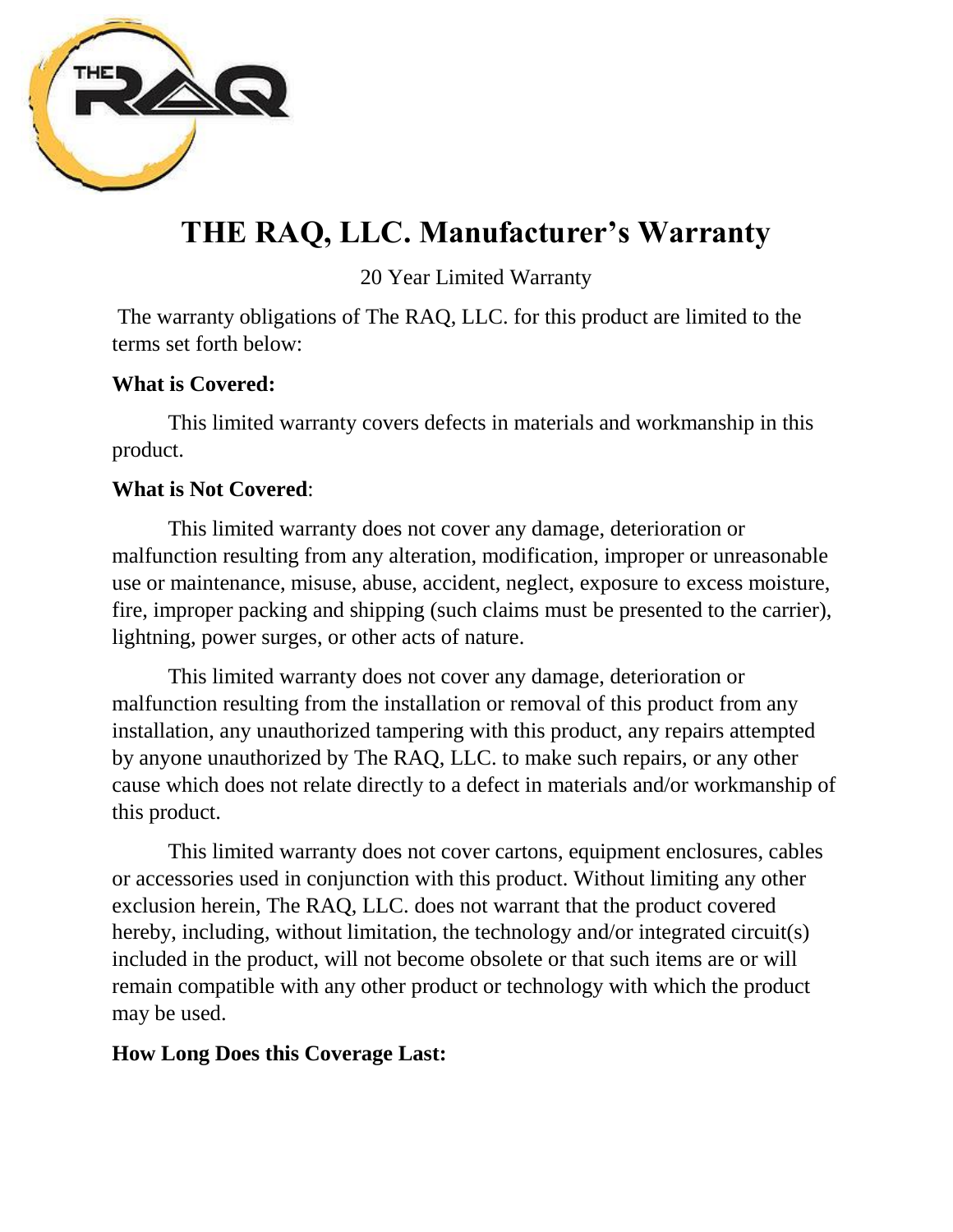This limited warranty lasts twenty (20) years from the date of original purchase of this product.

### **Who is Covered:**

Only the original purchaser of this product is covered under this limited warranty. This limited warranty is not transferable to subsequent purchasers or owners of this product. Limited Warranty The RAQ, LLC.

# **What The RAQ, LLC. will do:**

The RAQ, LLC. will, at its sole option, provide one of the following three remedies to whatever extent it shall deem necessary to satisfy a proper claim under this limited warranty:

1. Elect to repair or facilitate the repair of any defective parts within a reasonable period of time, free of any charge for the necessary parts and labor to complete the repair and restore this product to its proper operating condition. The RAQ, LLC. will also pay the shipping costs necessary to return this product once the repair is complete.

2. Replace this product with a direct replacement or with a similar product deemed by The RAQ, LLC. to perform substantially the same function as the original product.

3. Issue a refund of the original purchase price less depreciation and a restocking fee to be determined based on the age of the product at the time remedy is sought under this limited warranty.

## **What The RAQ, LLC. will not do Under This Limited Warranty**

If this product is returned to The RAQ, LLC. or the authorized dealer from which it was purchased, this product must be insured during shipment, with the insurance and shipping charges prepaid by you. If this product is returned uninsured, you assume all risks of loss or damage during shipment The RAQ, LLC. will not be responsible for any costs related to the removal or re-installation of this product from or into any installation. The RAQ, LLC. will not be responsible for any costs related to any setting up this product, any adjustment of user controls or any programming required for a specific installation of this product.

## **How to Obtain a Remedy under this Limited Warranty**